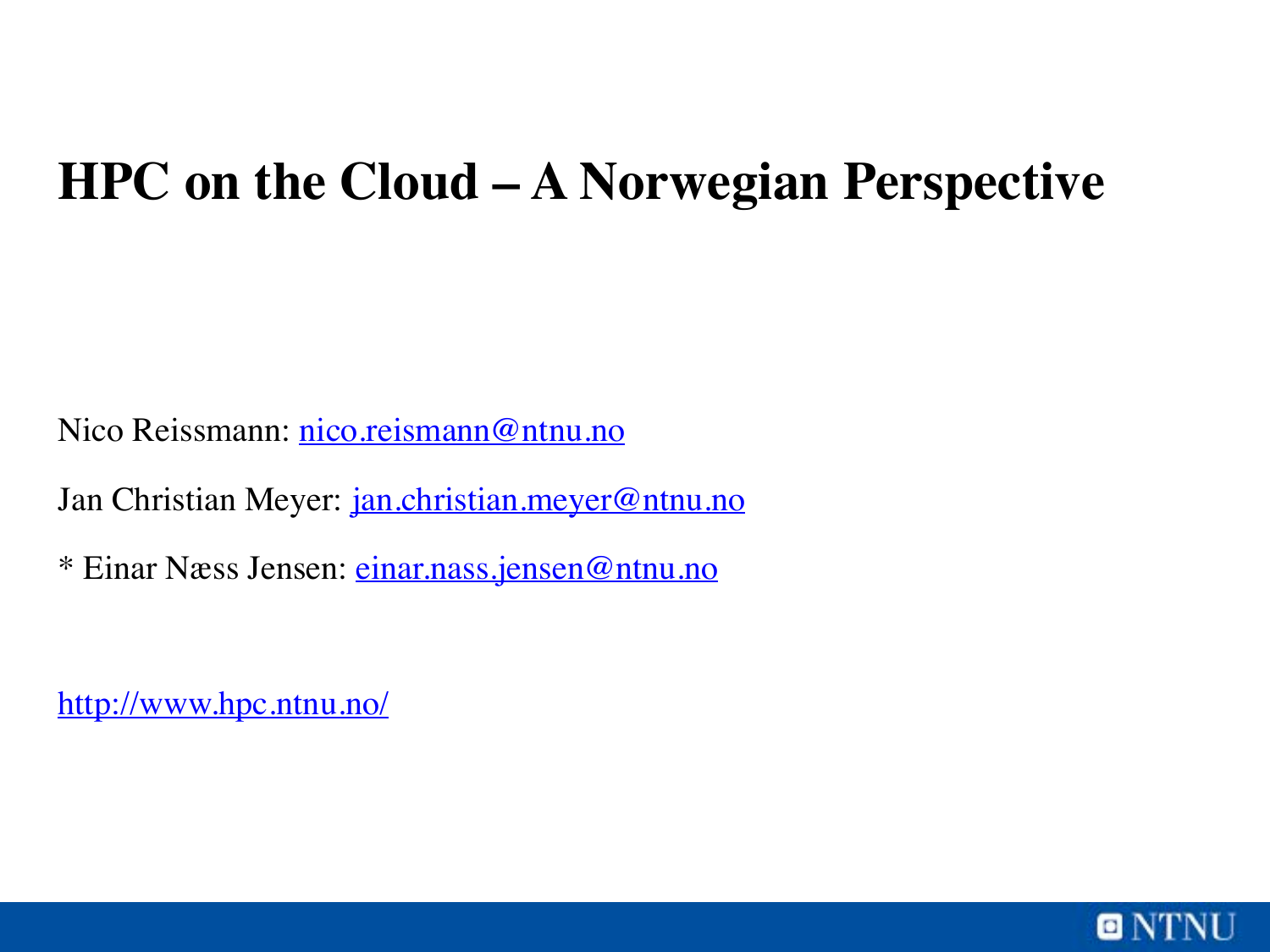### **Who we are**

- NTNU IT Department
- Providing HPC services for
	- NTNU researchers and students on local clusters
	- Sintef
	- National infrastructure and users as part of Sigma2



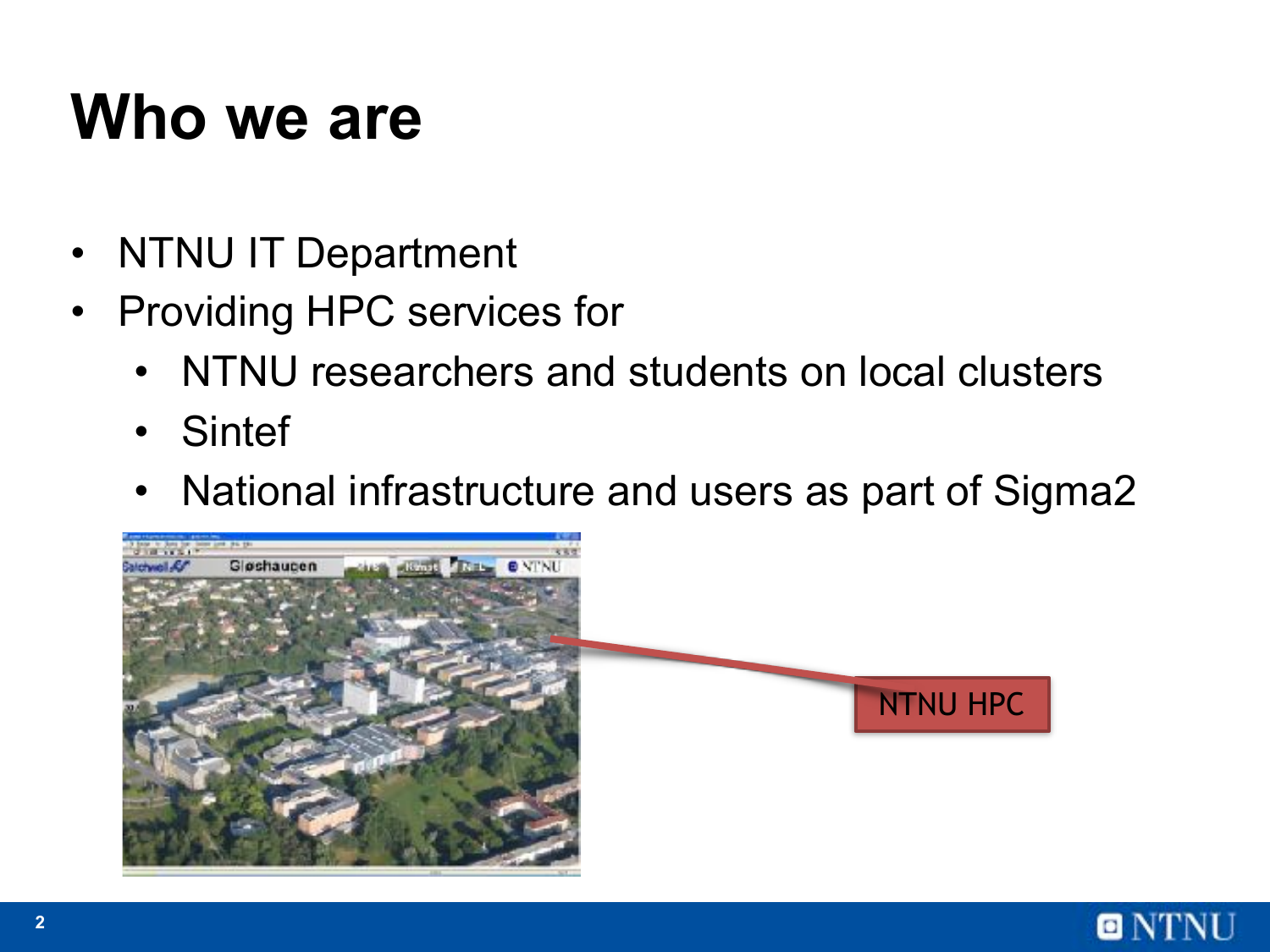#### **What is HPC? (High Performance Computing)**

- It depends......
	- Lots of Memory
	- Blazing fast CPU
	- Millions of iops
	- **Extreme Network**
- All of the above x1000
- Basically:
	- When your laptop is not enough. (my laptop have been running Fluent for 4 days and I cannot get any work done)
	- Or maybe you don't even have laptop.



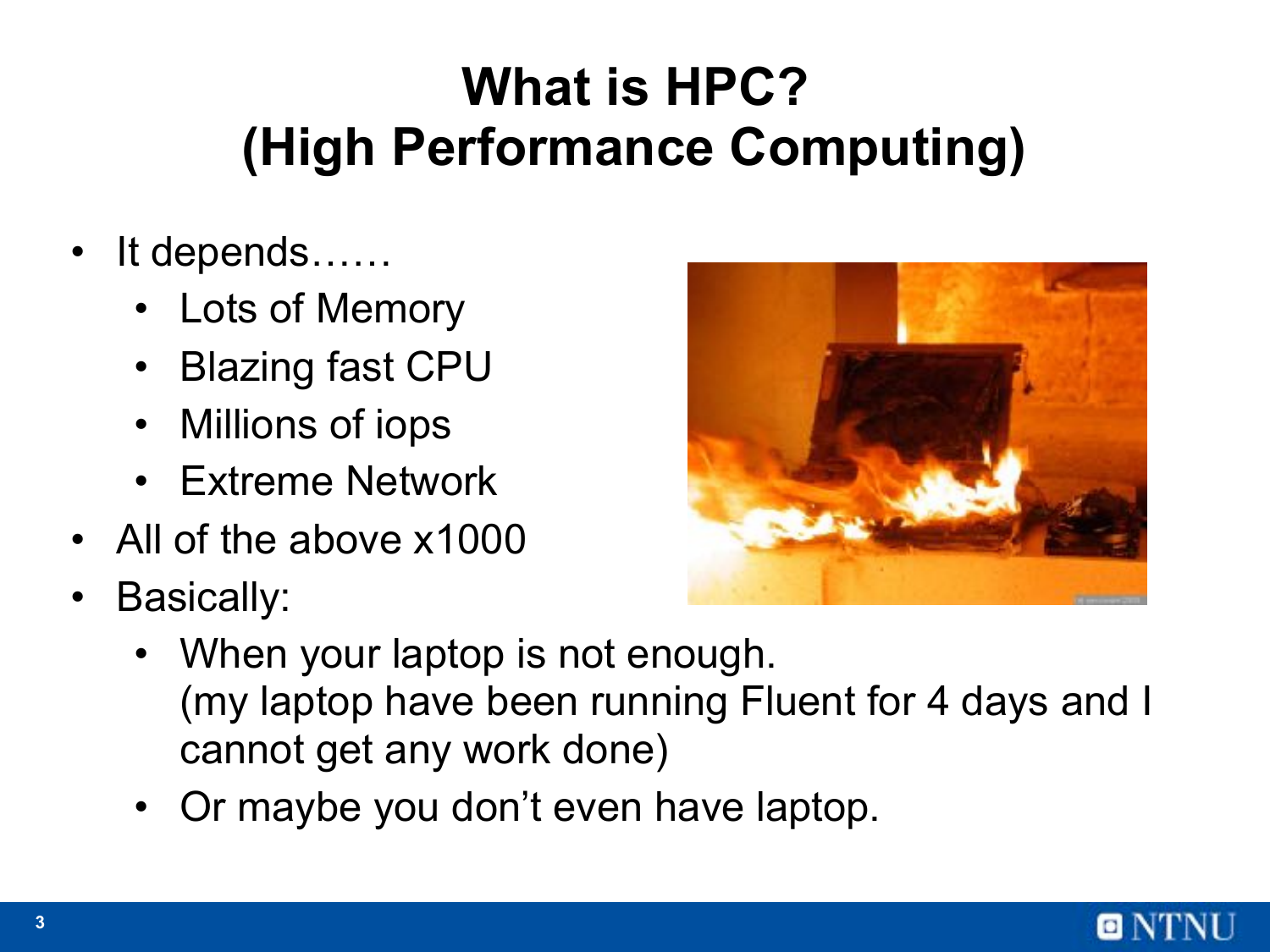## **So you need a new Computer**

- Blazing fast monster machine!!!
	- 2 x 28 cores CPU
	- 1.5TB memory
	- 2x nyme drives
	- 25Gbit ethernet
- …. basically a new laptop
- ... with same problems



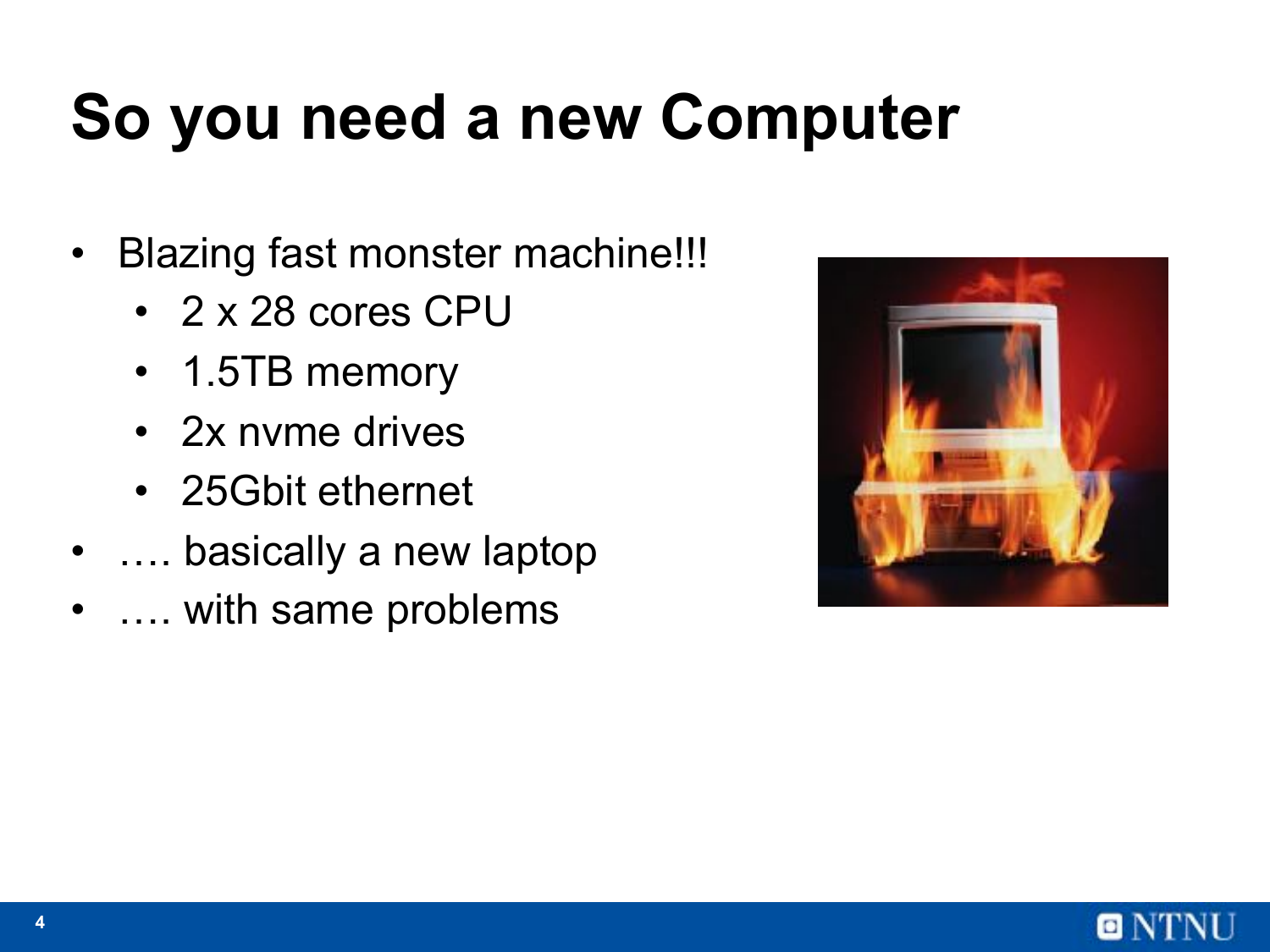### **We need HPC**



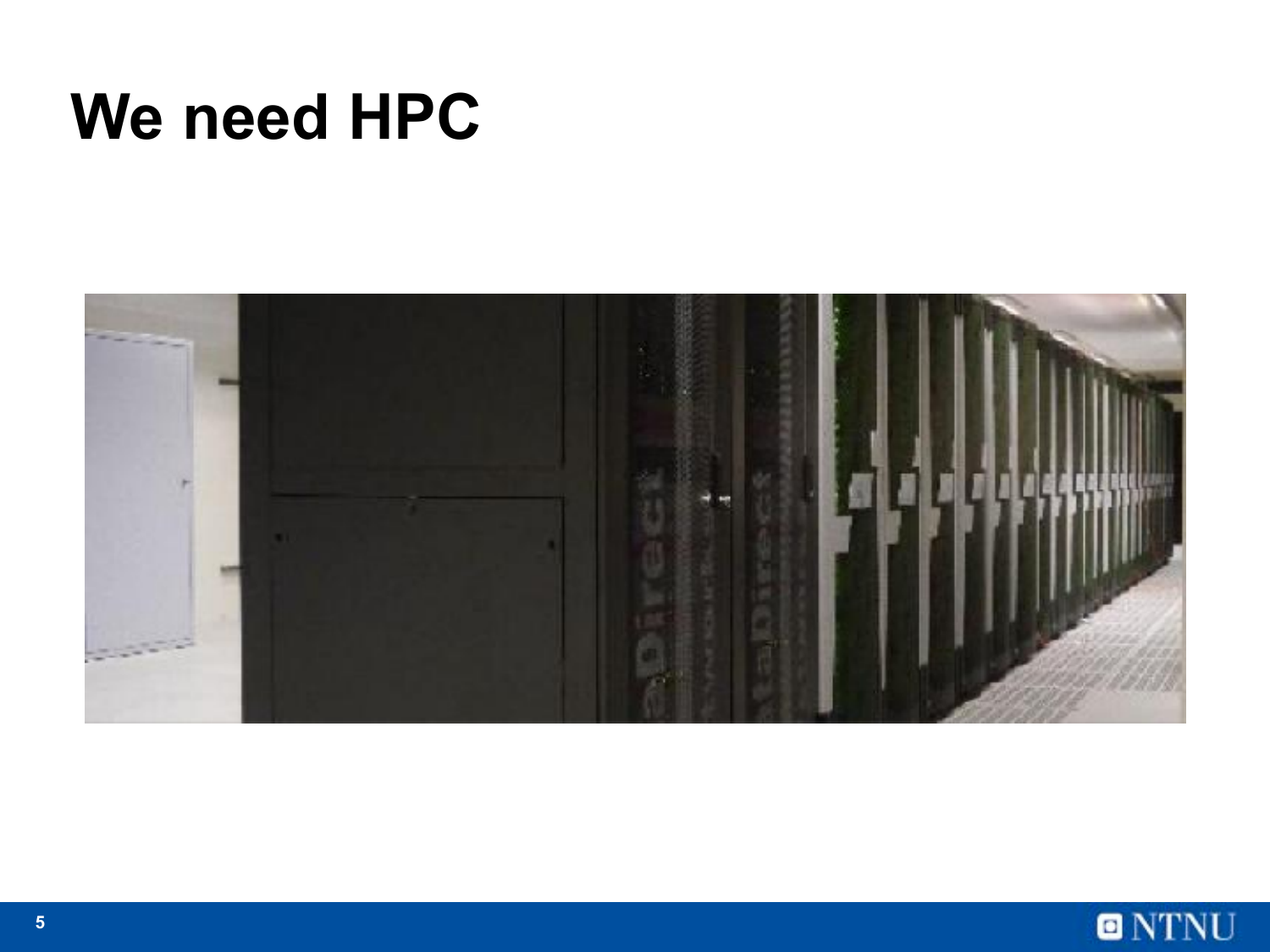### **Lets pool our resources together**

• and build a really, really large computer (Abel, Vilje, Stallo, Hexagon on top100 2012)

|                      | Year | <b>Cores</b> | <b>GPU</b> | Interconnect       |
|----------------------|------|--------------|------------|--------------------|
| Idun (NTNU only 2016 |      | 1700         | 62         | FDR/EDR            |
| <b>Abel</b>          | 2012 | 10000        | X          | <b>FDR</b>         |
| <b>Stallo</b>        | 2012 | 10000        | X          | <b>FDR</b>         |
|                      | 2011 | 22000        | $\sf X$    | <b>Cray Gemini</b> |
| <b>Vilje</b>         | 2012 | 22000        | $\sf X$    | <b>FDR</b>         |
| Fram                 | 2017 | 30000        | $\sf X$    | <b>EDR</b>         |
| Saga                 | 2019 | 9000         | 32         | <b>FDR</b>         |
| $\overline{B1}$      | 2020 | ???          | ???        | ???                |

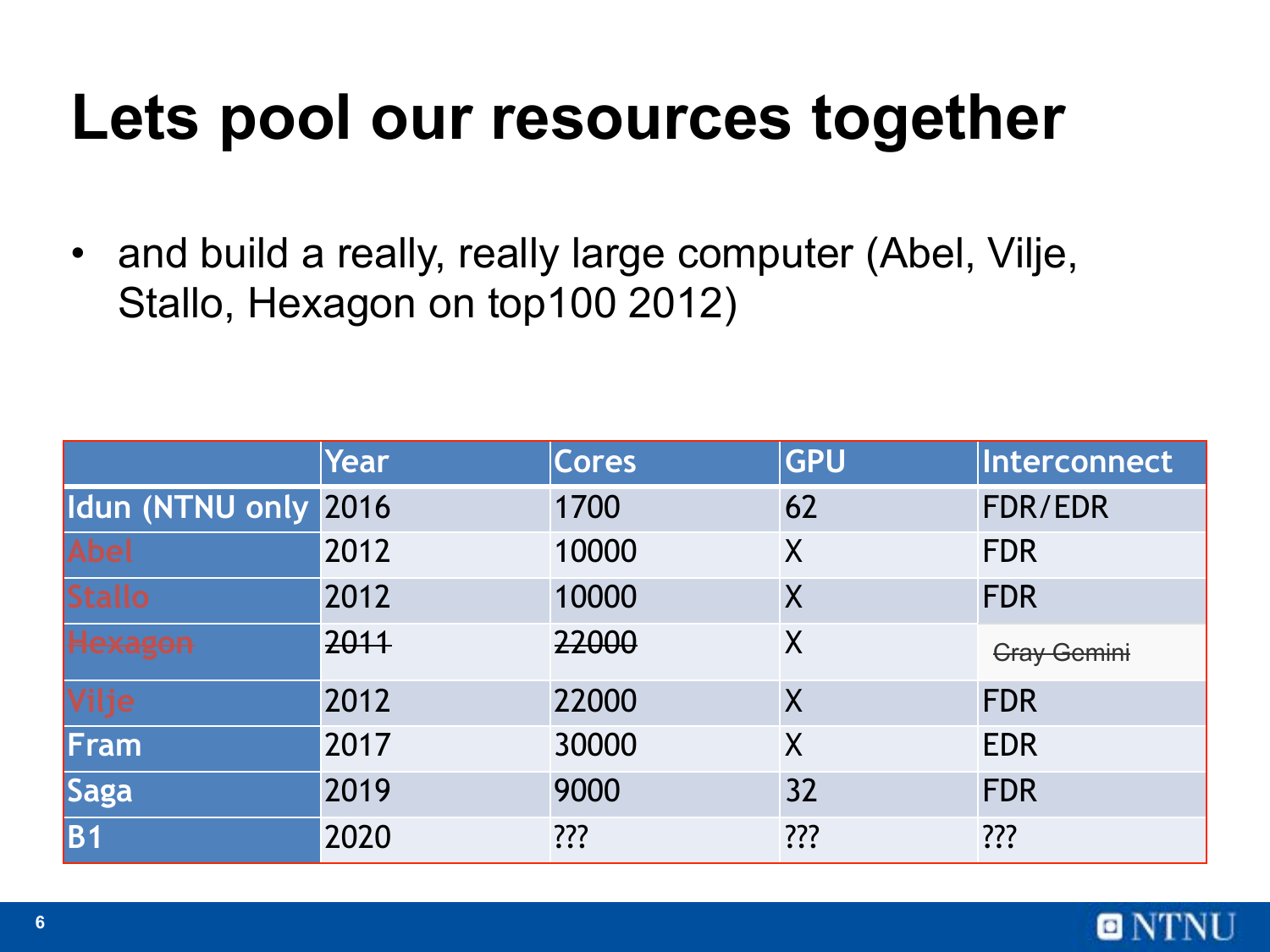# **B1 (the next big thing)**

- Procured by Sigma2
- Process started early 2018
- Set to replace Vilje and Hexagon
- Goal was to get at least 50k 60k cores with high speed interconnect and at least 2.5 PB storage.
- Budget: ca 90-100million NKR
- Public announcement soon(ish)

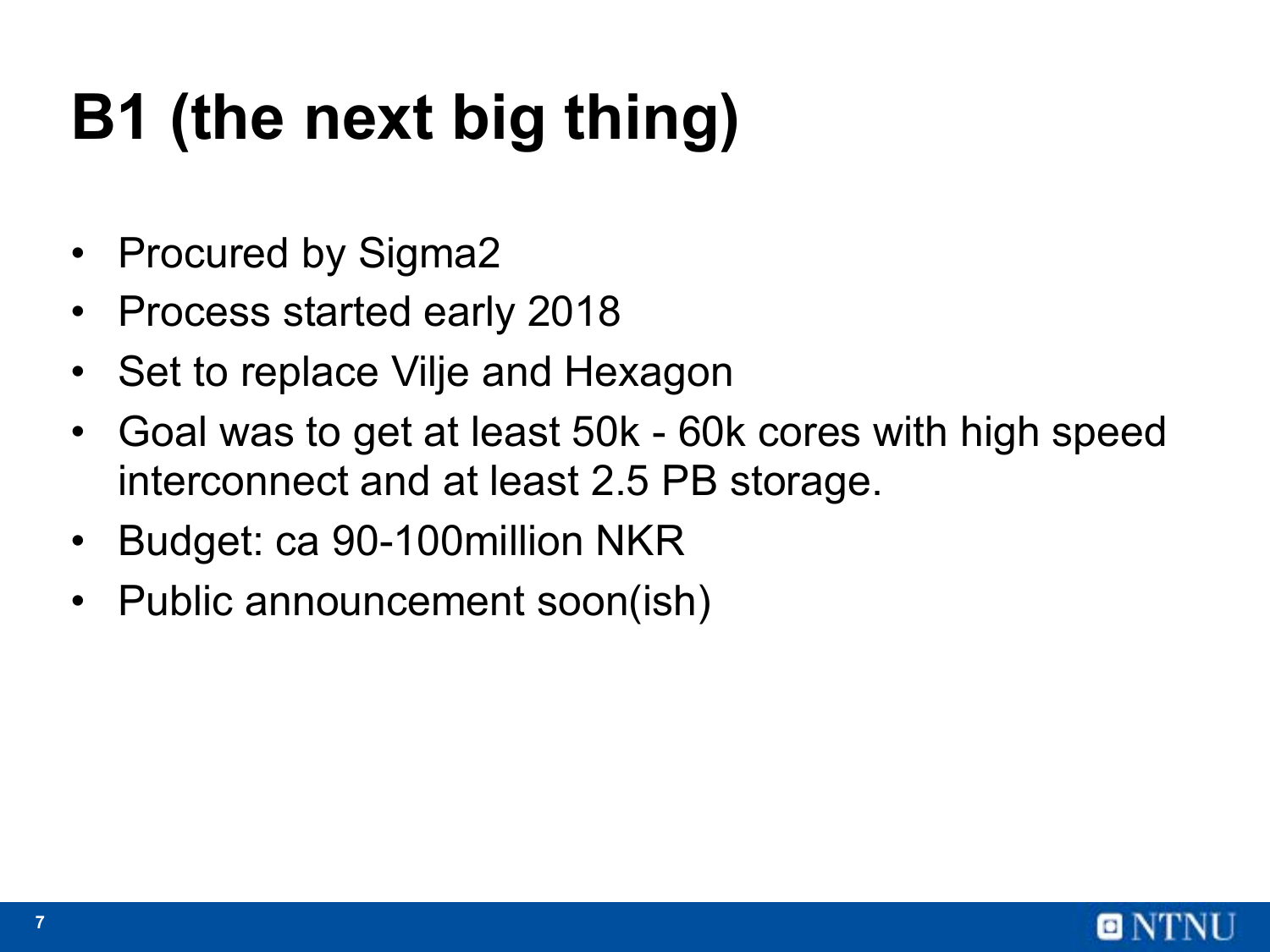### **Cloud evaluation**

- All purchases related to IT infrastructure must do evaluation on wether a cloud based solution is a viable alternative.
- Use Fram supercomputer as a reference and get public pricing from cloud vendors

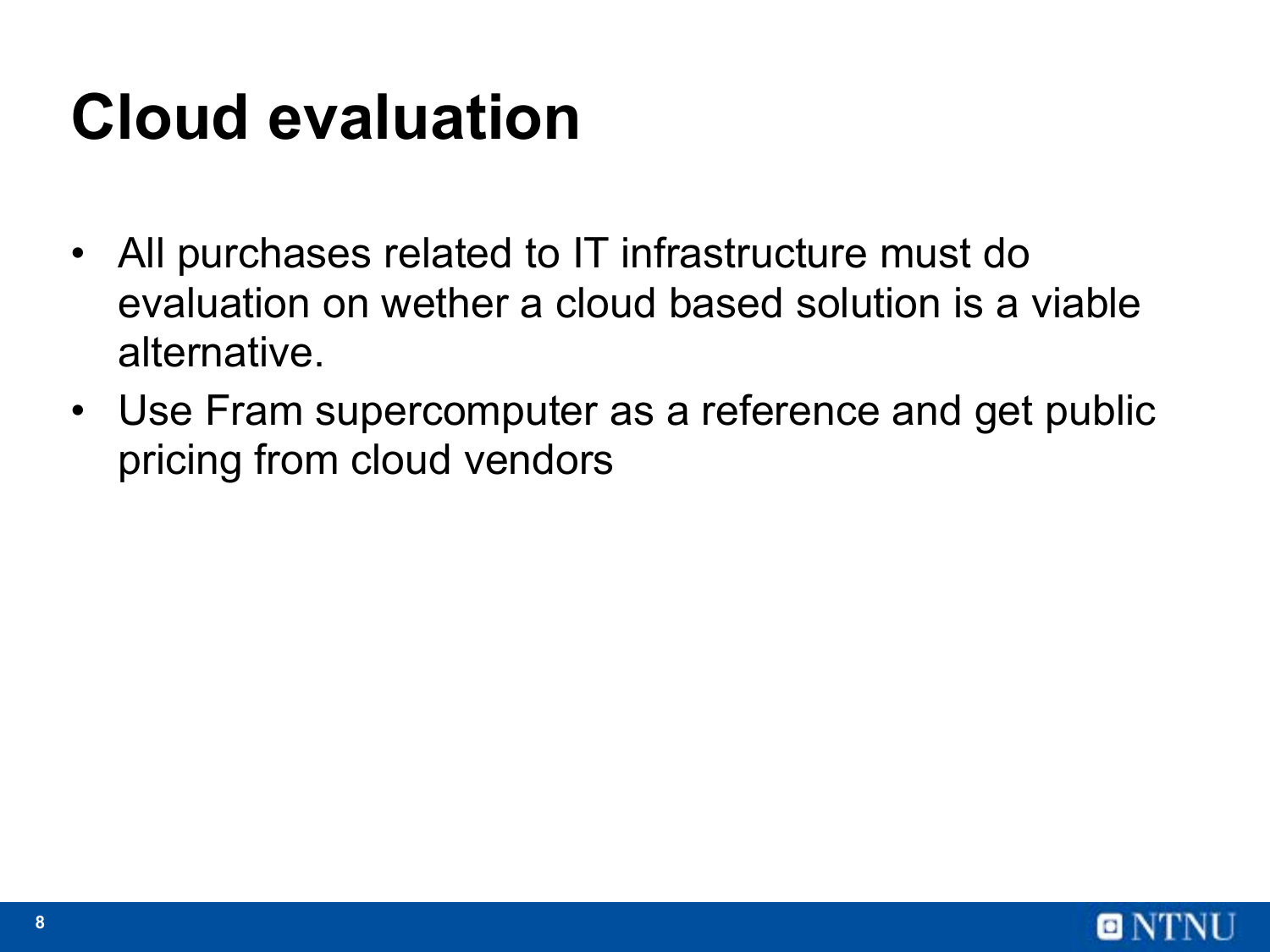### **FRAM**

- 1 Gbit ethernet for admin
- EDR Infiniband 100Gbps interconnect, RDMA capable
- 2.4 PB parallell filesystem storage
- 150TB transfer of data within cluster each month
- at least 100TB outbound each month

| <b>Class</b>     | #nodes |    | Cores/nodes Memory (GB) Disk (GB) |       |
|------------------|--------|----|-----------------------------------|-------|
| <b>Compute A</b> | 940    | 32 | 64                                | 120   |
| <b>Compute B</b> |        | 32 | 512                               | 2x960 |
| <b>Compute C</b> |        | 28 | 6000                              | 14400 |
| Frontend         | 10     |    | 128                               | 2x800 |

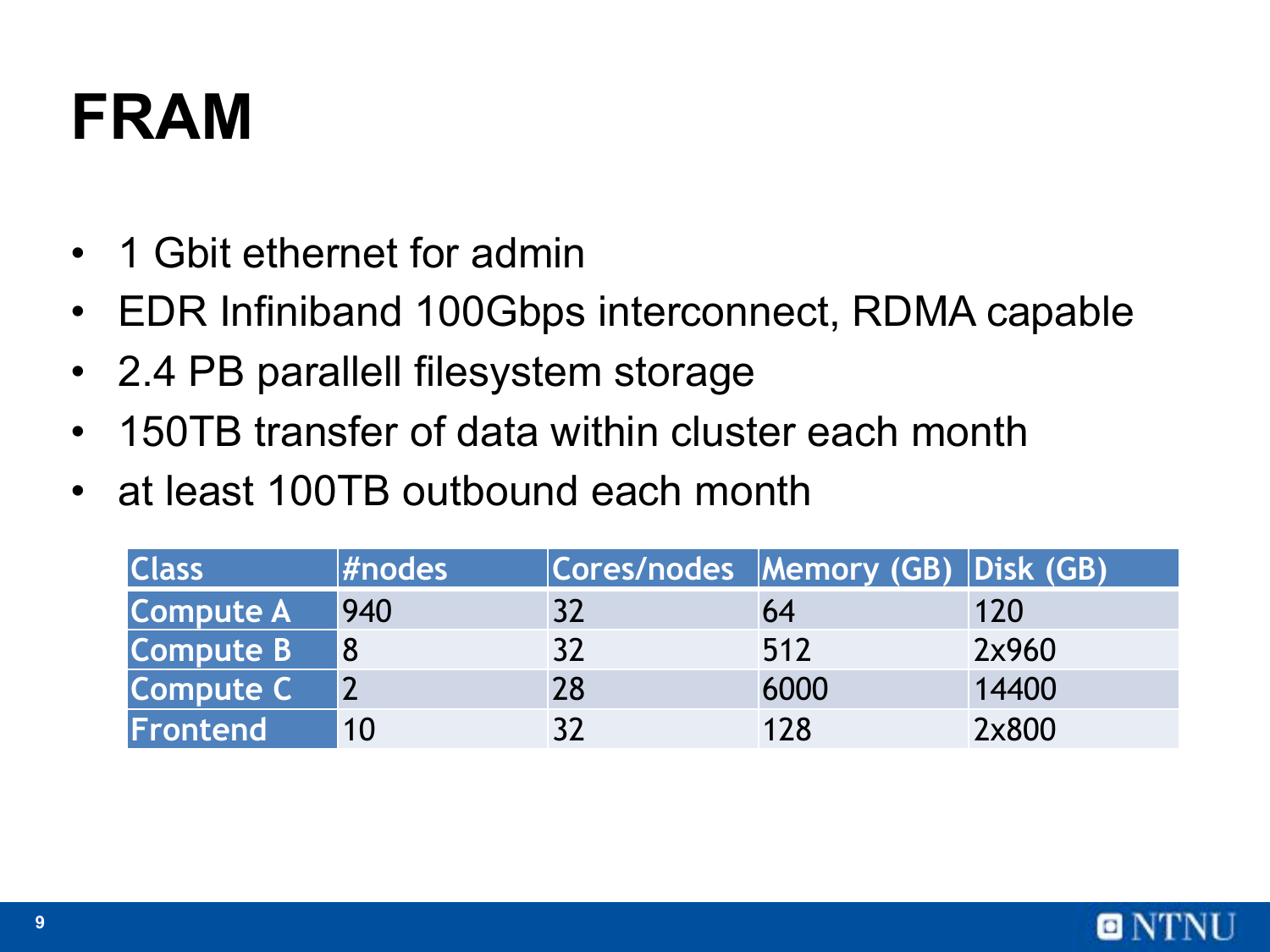### **Feature comparison**

• Many cloud vendors. Investigated "the usual suspects", Google (Cloud), Azure, Amazon, IBM (Softlayer). Only public available pricing considered.

|                  | Compute A Compute B Compute C Frontend |            |            |            | Storage    | Network    | <b>RDMA</b> |
|------------------|----------------------------------------|------------|------------|------------|------------|------------|-------------|
| <b>Fram</b>      | <b>ves</b>                             | <b>ves</b> | <b>ves</b> | <b>ves</b> | <b>ves</b> | <b>ves</b> | <b>ves</b>  |
| <b>Cloud</b>     | <b>yes</b>                             | <b>ves</b> | no         | <b>ves</b> | no         | no         | no          |
| <b>AWZ</b>       | <b>Ves</b>                             | unclear    | no         | unclear    | unclear    | unclear    | no          |
| <b>Azure</b>     | unclear                                | unclear    | no         | <b>ves</b> | no         | unclear    | <b>ves</b>  |
| <b>Softlayer</b> | <b>ves</b>                             | unclear    | no         | <b>ves</b> | no         | no         | no          |

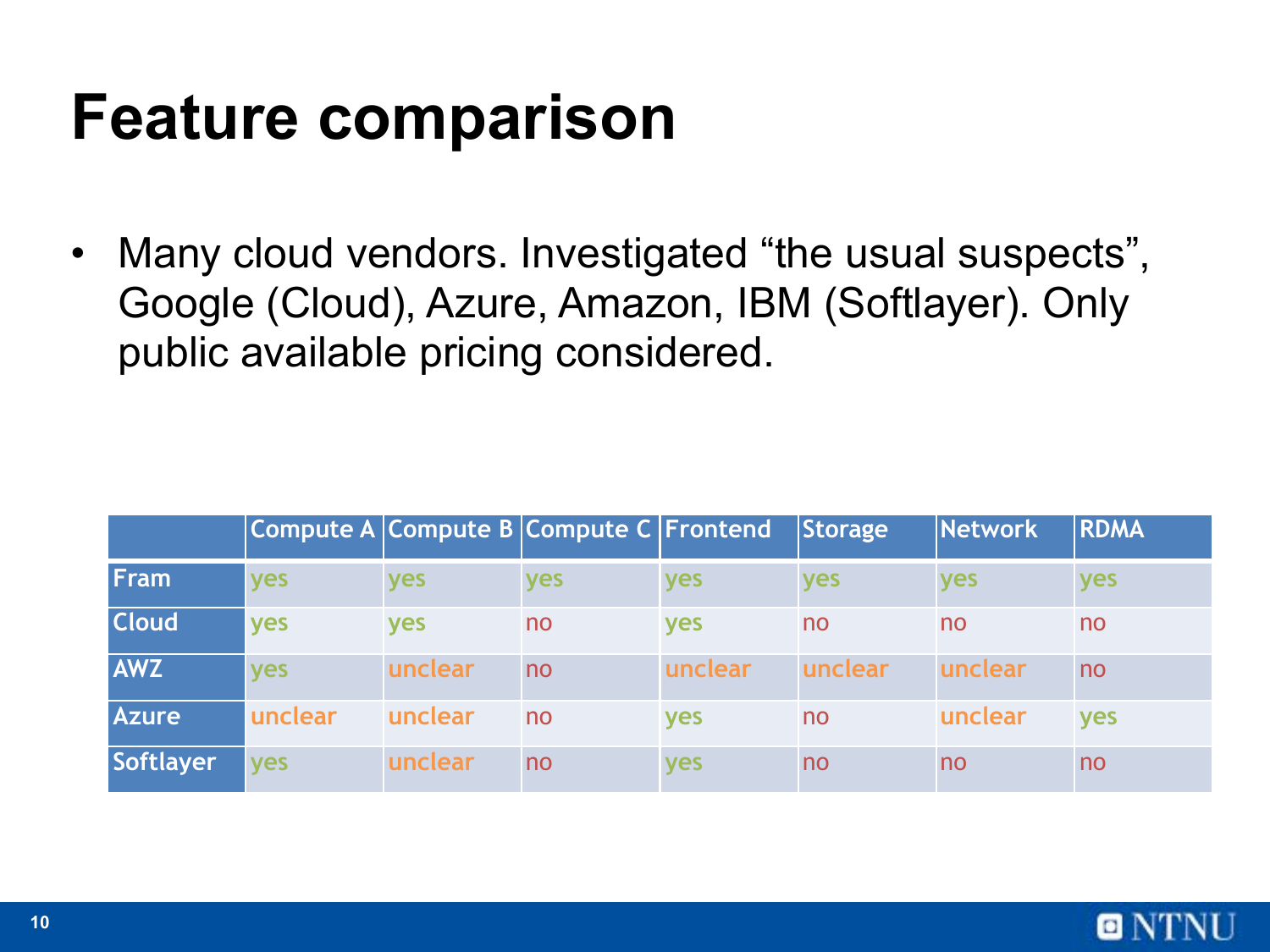# **Monthly cost comparison in Mnok**

- The cost of Fram includes total HW cost, electricity, cooling, housing
- assuming four years life span
- When cloud alternative missing, assuming closes match
- The only alternative with RDMA alternative is 7 times more expensive

| Vendor      | <b>\ Fram\</b> | <b>Cloud</b> | <b>Aws</b> | <b>Azure</b> | Softlayer |
|-------------|----------------|--------------|------------|--------------|-----------|
| <b>Cost</b> | 1,687          | 6,8311       | 7,6003     | 12,3383      | 11,3959   |

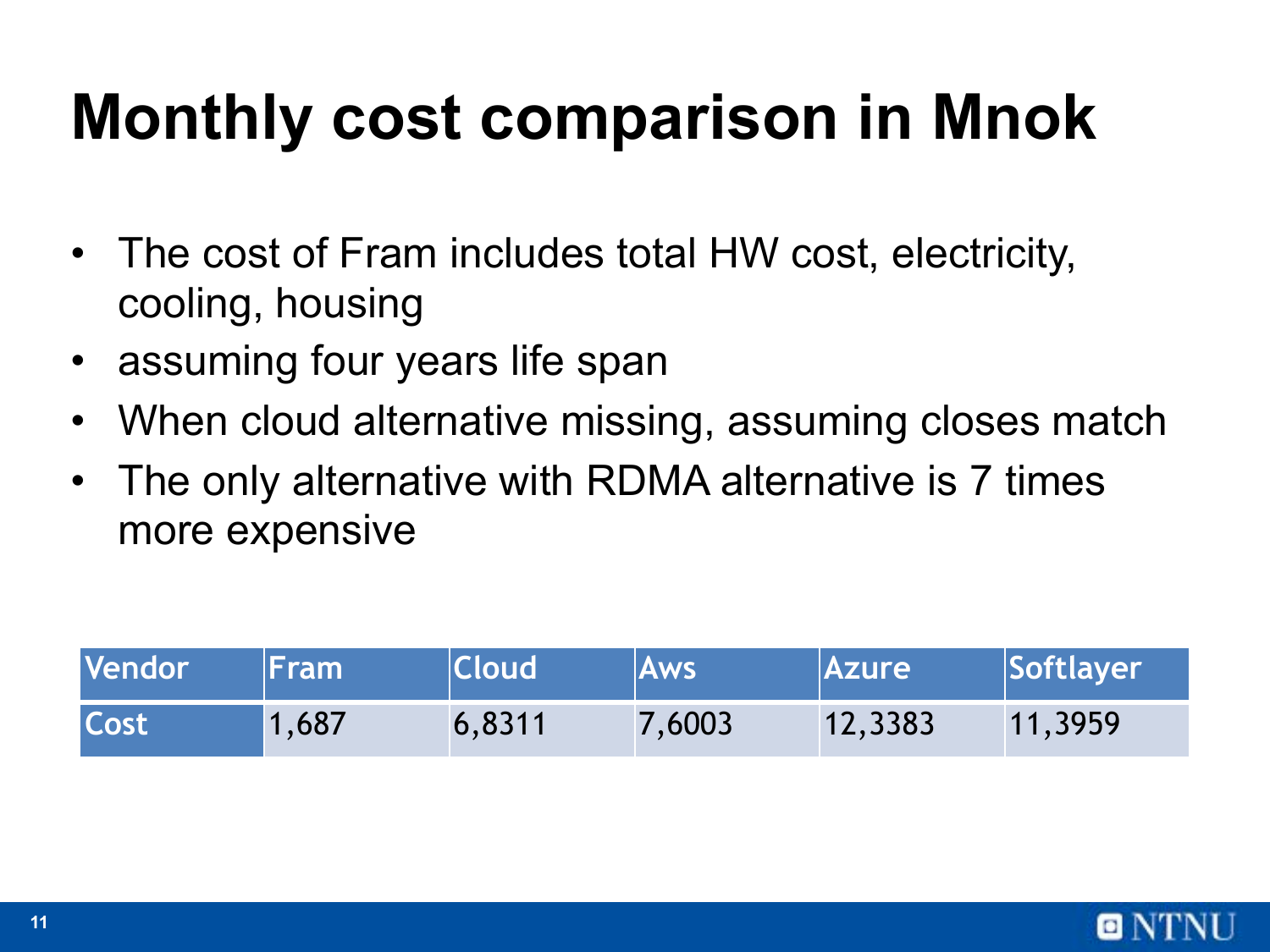# **Should we do HPC in the cloud?**

- Probably. But only for specific workload
	- "HPC"
	- long running, single core (or single node)
	- small input/output datasets
	- Not requiring expensive hardware
	- where cloud competition is good.
	- remember that HPC is moving target.

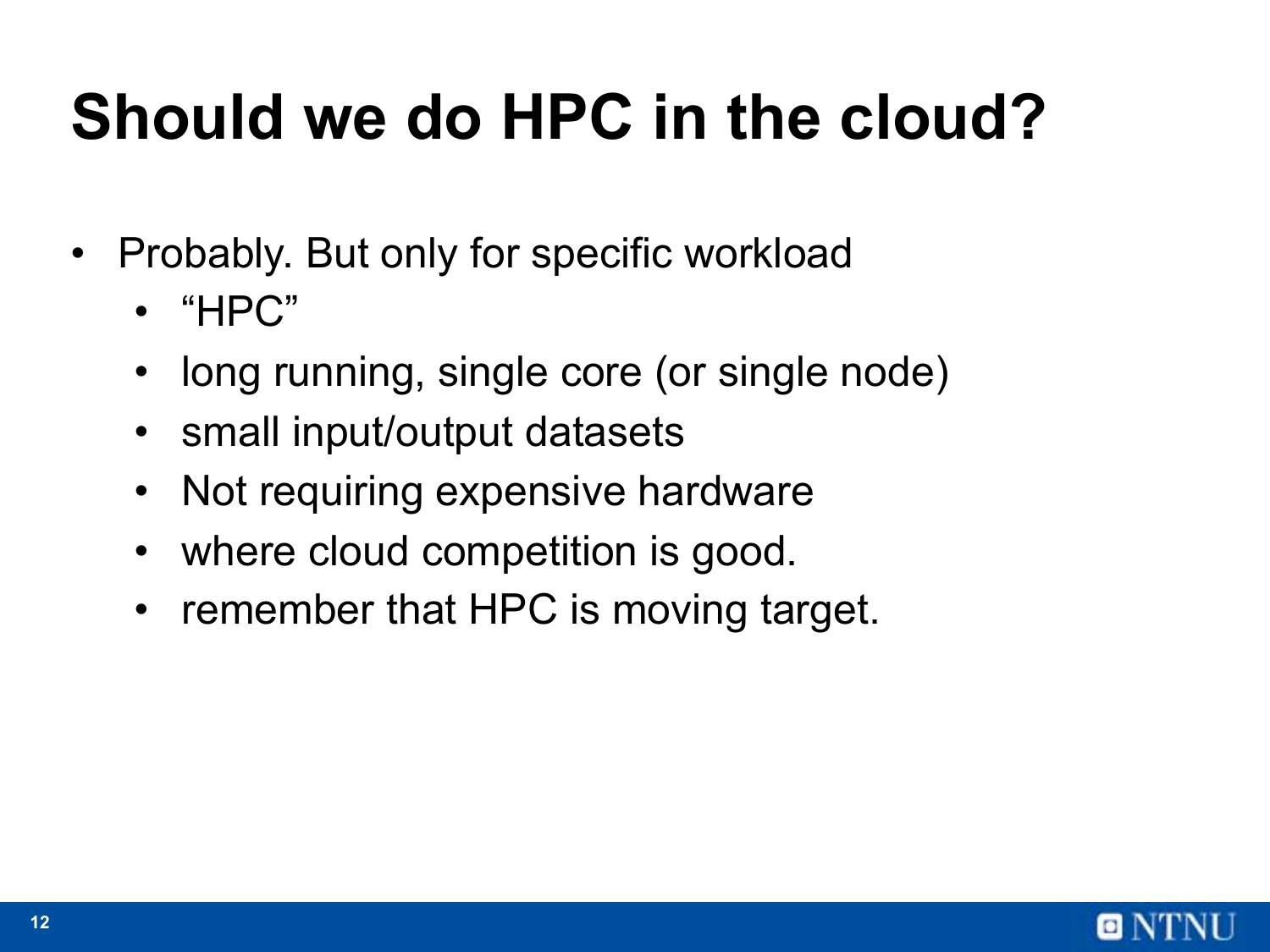### **Hidden costs**

- Difficult to get exact pricing
- Asking for a deal will give huge discounts.
- Risk of "enslavement" to specific vendor
- GDPR and sensitive data?

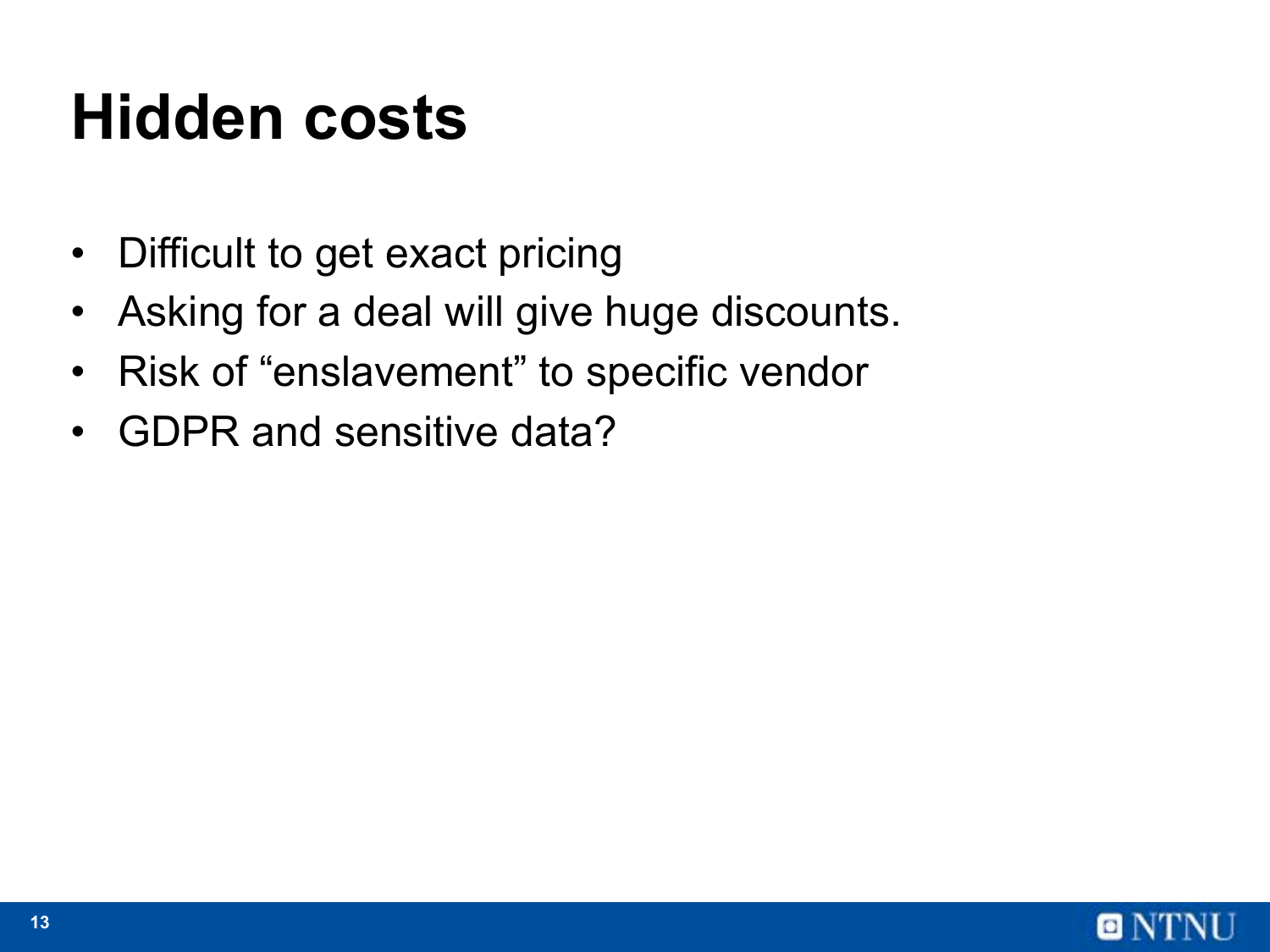### **and our hidden costs**

- Takes more than two years for full process of procurement, installation and production
- Lots of resources required
- In April-May 2019, on average -250K cores
- Scientists have to wait ……..



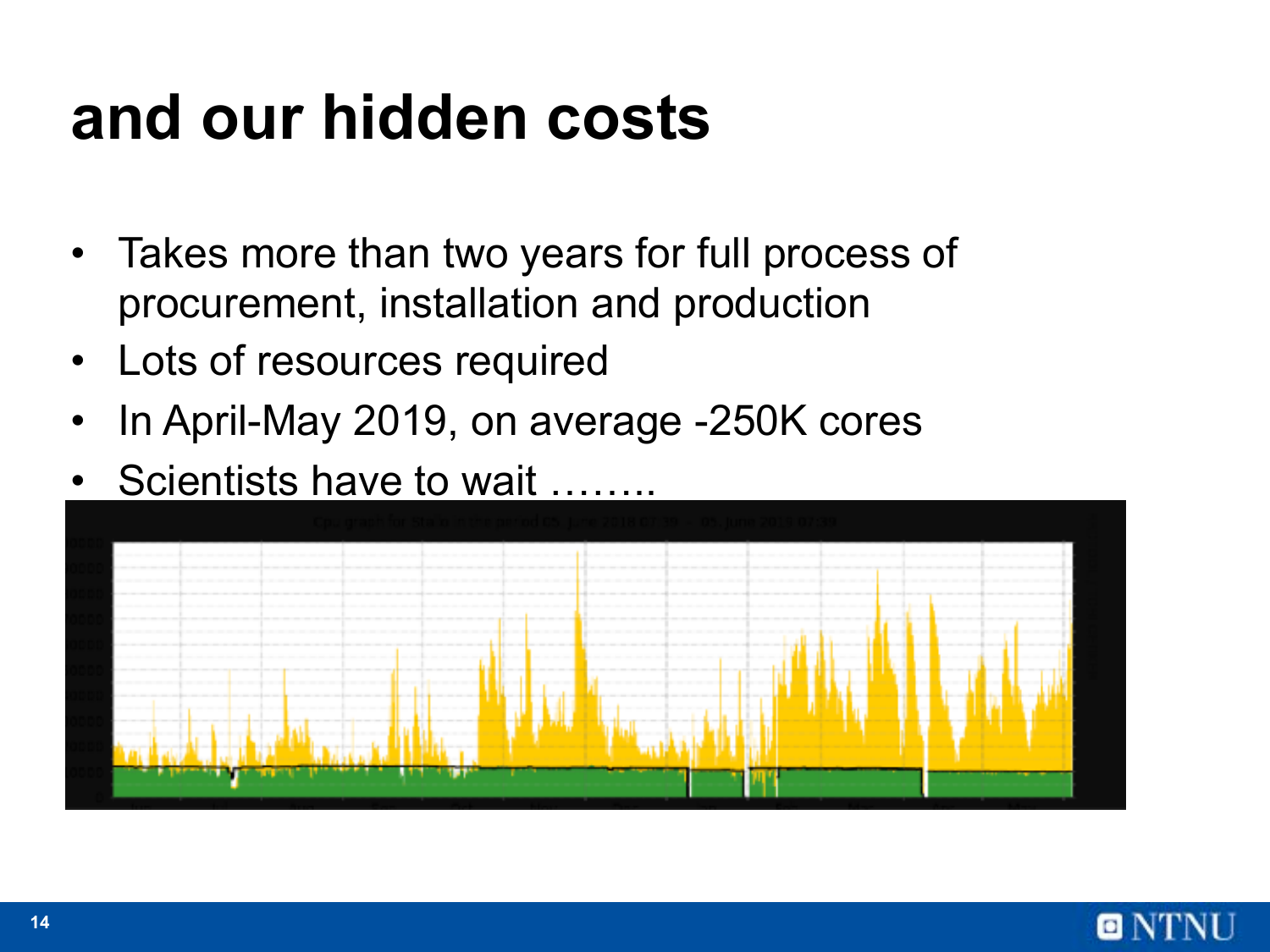# **HPC bonus (NTNU) Heat Capture**



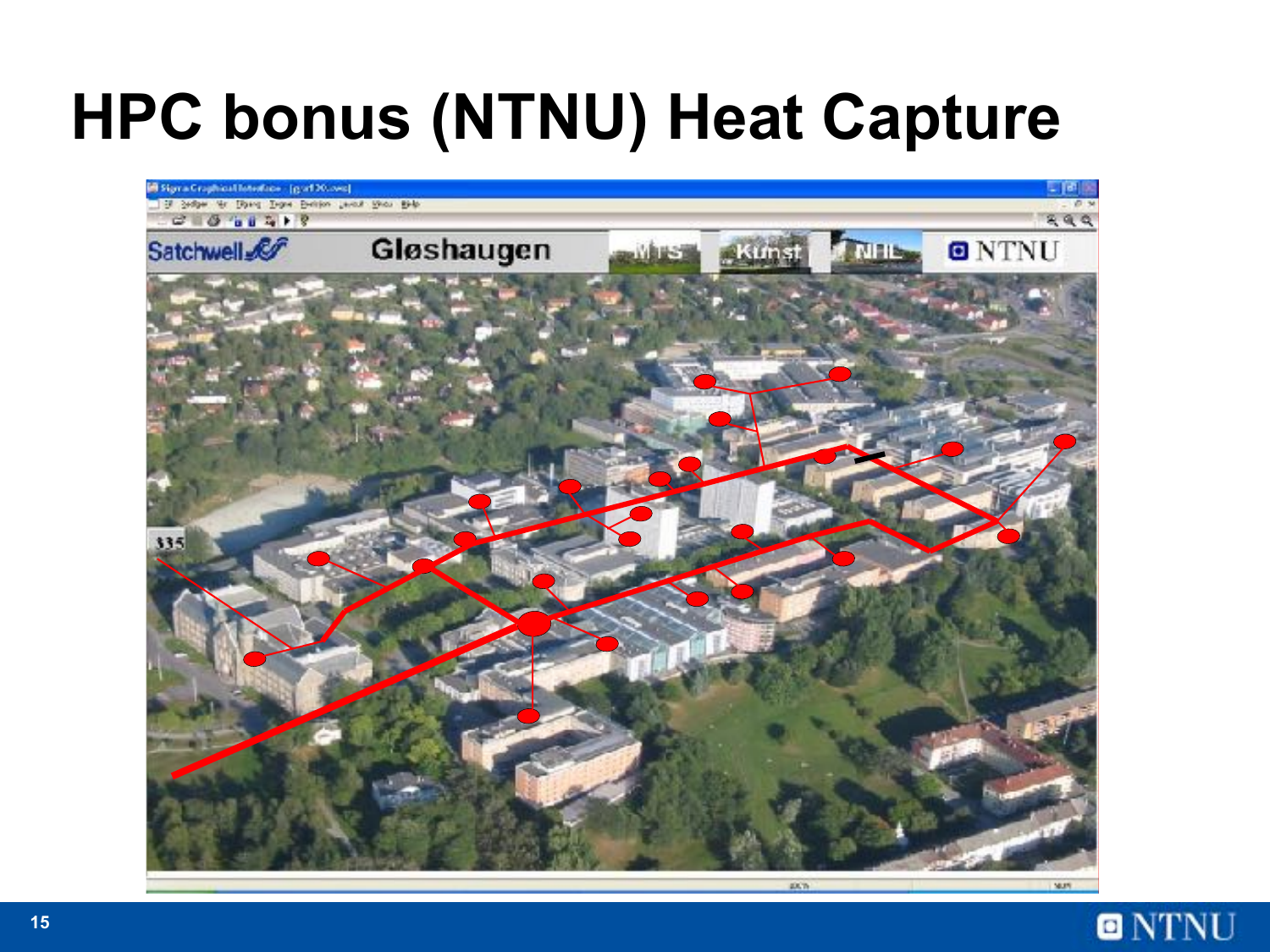### **Campus for the future**

- 5.0-5.2Gwh each year (2014)
- Estimated price per kWh: 0.68nkr/0.1\$ (2014)
- We can do the same with Electricity/Power
- Heat is environmental waste, and needs to be recycled
- Heat, cooling, power, HPC consolidated in one building